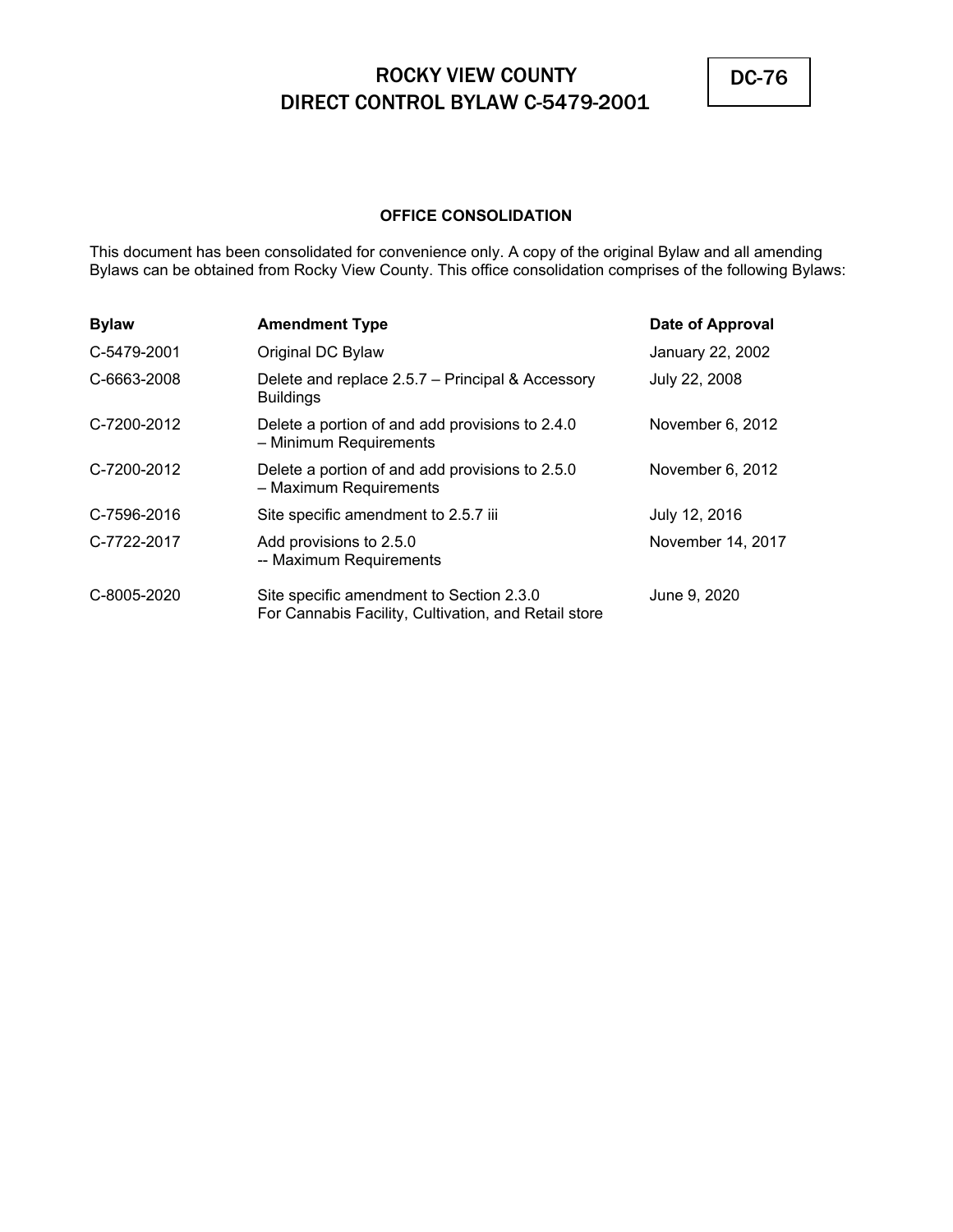

That the special regulations of the Direct Control District (DC) comprise:

- 1.0.0 General Regulations
- 2.0.0 Land Use Regulations
- 3.0.0 Development Regulations
- 4.0.0 Definitions

## **1.0.0 GENERAL REGULATIONS**

- 1.1.0 The General Land Use Regulations as contained in Part Three of the Land Use By-law, apply unless otherwise specified in this Bylaw.
- 1.2.0 For the purposes of this Bylaw, the boundaries and description of the Lands shall be more or less as indicated in Schedule 'A' attached hereto and forming part hereof, except as otherwise approved by Council.
- 1.3.0 Except where specifically noted that Council approval is required, the Development Officer shall consider and decide on applications for development permits for those uses which are listed as "Permitted Uses" and "Discretionary Uses" in this By-law, provided such applications are completed in form and substance satisfactory to the Municipality.
- 1.4.0 No subdivision and/or development of the Lands shall be permitted without and until the Developer has executed a Development Agreement(s) (the "Development Agreement") in form and substance satisfactory to Council at its sole discretion, which shall describe all details of development, any development regulation, criteria, or condition, including the posting of financial securities, where necessary to ensure all subdivision and development of the Lands conforms to the development proposals upon which this Bylaw is based. The Development Agreement(s) herein shall be registered by caveat against the Lands and shall run with the lands.
- 1.5.0 Pursuant to 1.4.0 herein, Council may require the Developer to deposit with the Municipality a Letter(s) of Credit in an amount(s) sufficient to allow for the completion of the development requirement, criteria or condition specified in the Development Agreement(s).
- 1.6.0 All Letters of Credit referred to in this By-law shall be calculated in accordance with current Municipal policy and the estimate upon which the amount is to be based shall be certified by a qualified professional(s) or as determined by Council in its sole and unfettered discretion.
- 1.7.0 No portion of the Lands shall be developed that is considered by Council, in its sole and unfettered discretion, to be unsuitable for development.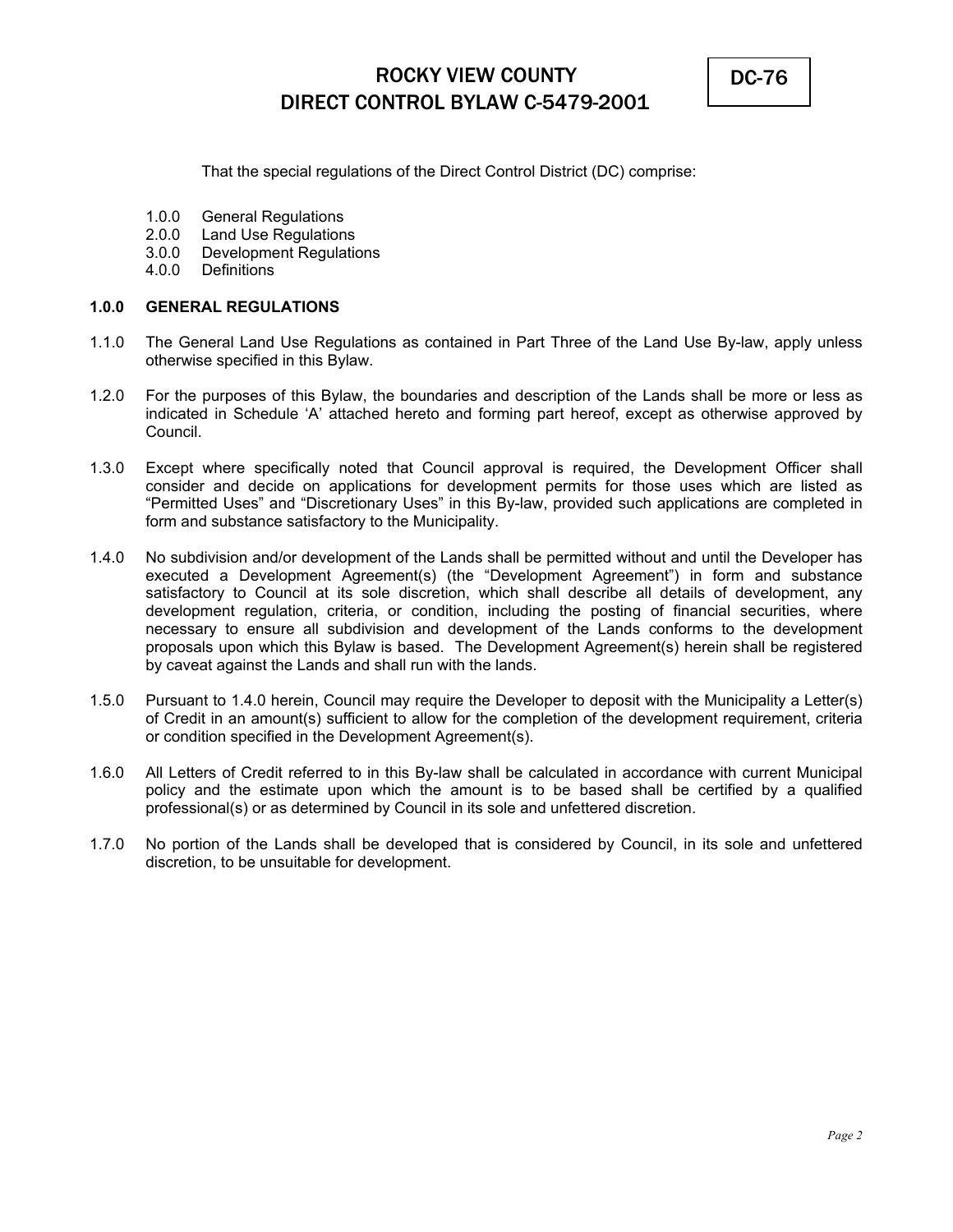

## **2.0.0 LAND USE REGULATIONS**

### 2.1.0 Purpose and Intent

 The purpose and intent of this District is to provide for a range of general business uses in accordance with specified regulations.

### 2.2.0 List of Permitted Uses

- 2.2.1 Accessory Buildings up to 200  $m<sup>2</sup>$  (1076 ft<sup>2</sup>) in size
- 2.2.2 Extensive Agricultural Uses

## 2.3.0 List of Discretionary Uses

- 2.3.1 General Industry II
- 2.3.2 General Industry III
- 2.3.3 Indoor and Outdoor Commercial Recreational Facilities
- 2.3.4 Indoor and Outdoor Transshipment, Containerization and/or Storage of Materials, Goods or **Products**
- 2.3.5 Parks and Open Space
- 2.3.6 Public Buildings, Uses, Utilities and Services
- 2.3.7 Restaurants
- 2.3.8 Retail
- 2.3.9 Service Stations and bulk fuel suppliers
- 2.3.10 Signs
- 2.3.11 Sales, Service and Rentals Ancillary to foregoing Uses
- 2.3.12 Within Units 3, 5, 7, 8, 9, 10, 11, 12, 13, Plan 1910445, SW-31-23-28-W4M only:
	- a) Cannabis Facility
	- b) Cannabis Cultivation
	- c) Cannabis Retail Store
- 2.4.0 Minimum Requirements
	- 2.4.1 Minimum area of lot within a business park: 1. 21 hectares (3 acres)
	- 2.4.2 Front Yard (measured from the nearest limits of the road right-of-way):
		- a) 6 meters (19.68 feet) from an internal road
		- b) 30.5 meters (100 feet) from 84th Street, 61st Ave S.E. and Garden Road
	- 2.4.3 Side and Rear Yards:
		- a) 6 meters (19.68 feet) from an adjacent property or in the case of a side yard abutting a railway line, no side yard is required
		- b) 30.5 meters (100 feet) from any municipal road
			- i. notwithstanding Section 2.4.3, Lot 7, Block 3, Plan 0610509 within SW-31-23- 28-W4M is permitted one side yard setback of 30 metres (98.43 feet)
- 2.5.0 Maximum Requirements
	- 2.5.1 Height of Buildings: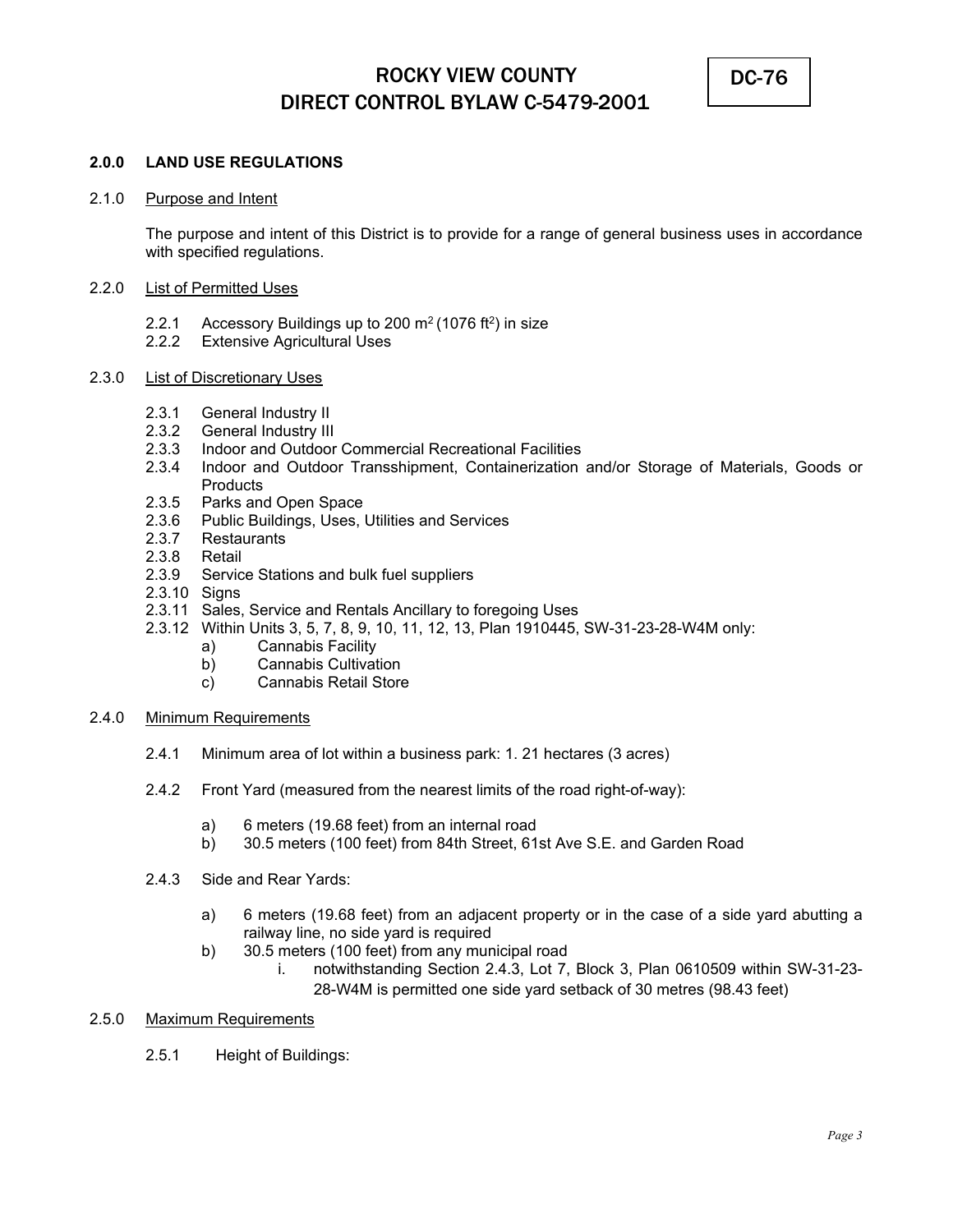

- 2.5.2 Principal building on a site with a setback of 30 meters: 6.71 metres (22.0 feet) or up to 9.14 metres (30 feet) with appropriate landscaping as determined by the Development Officer, to mitigate the visual impact.
- 2.5.3 Principal building on site with setback is 6 meters: 18 metres (59.0 feet).
- 2.5.4 Accessory Buildings: 6 meters (19.69 feet)
- 2.5.5 Height shall be measured from the average elevation of the finished ground level adjoining the exterior walls of a building to the highest point of a building.
- 2.5.6 Building Coverage:
- 2.5.7 Principal and Accessory Buildings: 30% of the lot.
	- i. notwithstanding Section 2.5.7, Lot 1, Block 7, Plan 0610498 within SE-31-23-28-W4M will be allowed a maximum building site coverage of 34.0 percent.
	- ii. notwithstanding Section 2.5.7, Lot 7, Block 3, Plan 0610509 within SE-31-23-28-W4M will be allowed a maximum building site coverage of 31.1 percent.
	- iii. notwithstanding Section 2.5.7, Lot 6, Block 2, Plan 0614755 within SE-31-23-28-W4M will be allowed a maximum building site coverage of 34 percent.
	- iv. notwithstanding Section 2.5.7, Lot 1, Block 2, Plan 041 2838 within SE-31-23-28-W4M will be allowed a maximum building site coverage of 33.0 percent.

### **3.0.0 DEVELOPMENT REGULATIONS**

3.1.0 No development of the Lands shall be permitted, no Development Permits or Building Permits shall be issued by the Development Officer and endorsement of a final Plan(s) of Subdivision for the Lands (or portions thereof) shall not occur until:

#### Subdivision Endorsement Requirements

- a) a long-term groundwater monitoring plan complete with the facilities that will be provided by the Developer to implement the groundwater monitoring to establish and maintain the water quantity and quality, has been submitted and is satisfactory in both form and substance to both the Municipality and in accordance with Alberta Environment guidelines on an annual basis;
- b) the Developer has prepared and submitted a Storm Water Management Plan at each phase by a qualified professional licensed to practice in the Province of Alberta in form and substance satisfactory to the Municipality and in accordance with Alberta Environment (AE) guidelines using best management practices; storm water shall be retained on site and discharged from the lands at a rate established by AE for the Shepard Slough complex as may be approved by the Municipality and/or AE. The Developer shall design, construct and maintain the infrastructure required by the Stormwater Management Plan to the satisfaction of AE and the Municipality, including all of the retention/detention pond(s) as a component of any first phase of construction. A caveat relative to the Stormwater Management Plan against each title to all lands, to be registered concurrently with the Plan of Survey in a form satisfactory to the Municipality.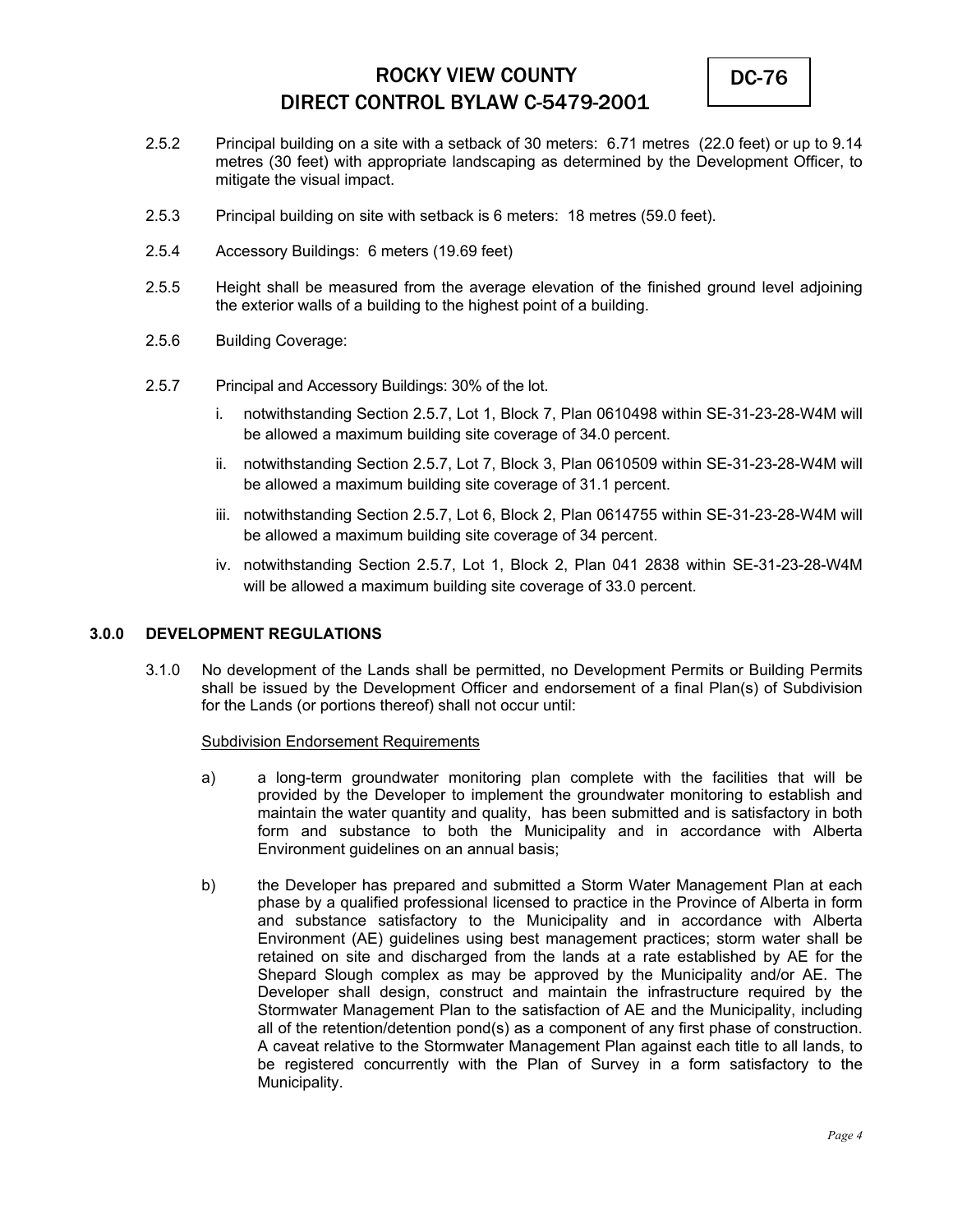

- c) an Emergency Management and Response Plan has been prepared detailing emergency response plans, including emergency accesses and measures to prevent the threat of and suppression of fire, which plan is satisfactory to the Municipality.
- d) all necessary easements, Restrictive Covenants and rights-of-way related to the supply and distribution of power, gas, telephone, and such other utilities required by the Municipality, and registered concurrently with the final plan of subdivision by the Developer against the title to the Lands or portions thereof. Said Easements and/or Restrictive Covenants shall, be registered on all titles created, and require the owners of said lots to hook up at their sole cost, the Developer has prepared and submitted to the Municipality a Construction Management Plan in form and substance satisfactory to the Municipality;
- e) the Developer has prepared, at his sole expense, architectural control guidelines, elevation drawings utilizing environmentally sustainable principles for the development including but not limited to such things as the design, character and appearance of buildings and detailed landscaping requirements. The Developer shall register by way of Restrictive Covenant the architectural control, environmentally sustainable principles and guidelines on every new lot concurrent with the registration of the Plan of Survey.
- f) the Developer shall register a caveat relative to a Deferred Services Agreement against title to all the lands concurrent with registration of the Plan of Survey and prior to any registered financial encumbrances. The Developer will register easements, restrictive covenants or a combination of the two and they shall be in a form and substance satisfactory to the Municipality in addressing the issues of water, sewage and stormwater (Deferred Services Agreement). The Deferred Services Agreement shall be to the satisfaction of the Municipality and shall outline the obligation of the Lot Owners to connect to future piped sanitary sewer and water services, at their cost, as those services become available.
- g) a Lot Owners' Association has been legally established by the Developer and a Restrictive Covenant confirming that each owner shall, in perpetuity, be a member of the Lot Owners Association, and that said Lot Owners' Association is responsible for operating and maintaining stormwater management features in accordance with the Stormwater Management Plan and AE requirements, and implementing and maintaining architectural control guidelines, and coordinating future utility installations with the utility operator in accordance with the Deferred Services Agreement and maintenance of parks and open spaces, and water and fire protection.
- h) the Developer has prepared and submitted a Traffic Impact Assessment at each phase of subdivision, by a qualified professional licensed to practice in the Province of Alberta. The results and records thereof shall form the basis for the traffic/roadway improvements and/or devices required to install by the developer at his cost or shared with others to the satisfaction of the Municipality.

### Development Permit Requirements

- 3.2.0 Applications for development permits for uses pursuant to Section 2.0.0 of this By-law shall (in addition to the requirements of Section 1.2.0 of the Land Use By-law) provide the following information:
	- a) a detailed site plan;
	- b) building exterior elevations;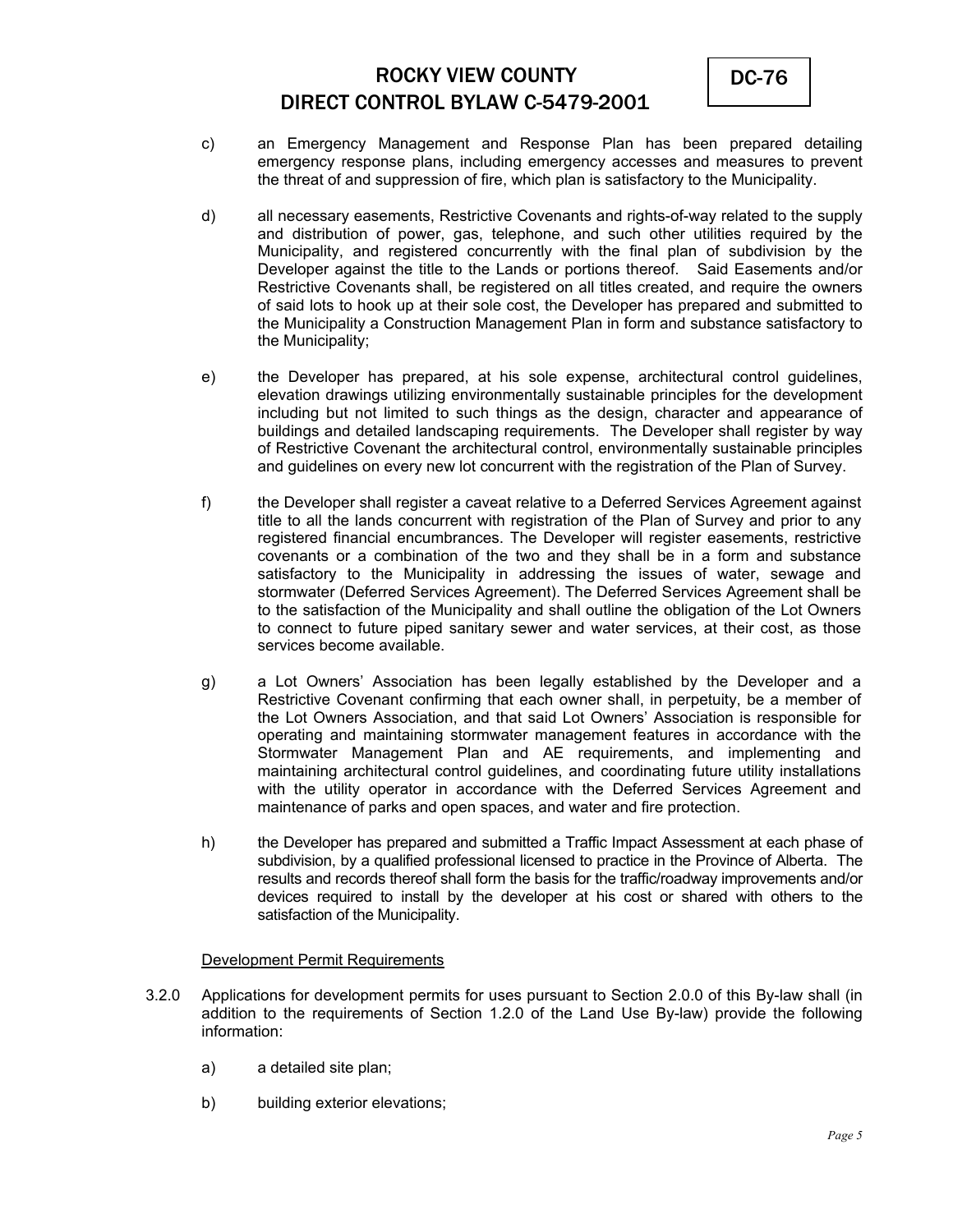

- c) the number of potential employees;
- d) the estimated water demand and anticipated source (aquifer testing verifying the availability of sufficient groundwater may be required at the discretion of the Development Officer);
- e) the type and quantity of sewage effluent anticipated and the proposed method of sewage treatment and disposal (percolation testing, and technical verification of applicability of the treatment and disposal system by an independent professional engineer may be required at the discretion of the Development Officer);
- f) the nature of site disturbance and/or the proposed reclamation plan;
- g) anticipated off-site infrastructure improvements;
- h) Landscaping Plan(s) pursuant to the provisions of this By-law;
- i) the location, number, type and size of signs proposed;
- j) fire protection measures on site;
- k) any other information required by this By-law and/or deemed necessary by the Development Officer respecting the site or adjacent lands.
- l) a Chemical Management Plan has been prepared and submitted by the Developer detailing measures for the handling, storage and disposal of any toxic and/or hazardous materials or waste products within the Lands, which is satisfactory to the Municipality and in accordance with Alberta Environment guidelines.
- m) Best Management Practices in accordance with the Stormwater Management Plan.

#### 3.3.0 Access, Off-Street Parking and Loading

- 3.3.1 Parcels shall not gain vehicular access or egress from 84 Street S.E., unless approved by The City of Calgary.
- 3.3.2 Parking space requirements, off-street parking spaces and aisle shall be in accordance with applicable requirements of the Land Use By-law

### 3.4.0 Architectural Regulations

3.4.1 All buildings shall be constructed and finished in materials designed to maintain appearance of development on the lands in accordance with Section 3.1.0(e). The Development Officer at his sole discretion in accordance with Section 25 of the Land Use By-law, may require a building's exterior appearance be improved where the appearance is inconsistent with the finishing materials and/or appearance of surrounding development.

### 3.5.0 Landscaping and Screening Requirements

3.5.1 Where required as a condition of a Development Permit, the landscaping and screening of individual parcels shall be in accordance with a Landscaping Plan as prepared by a qualified professional and submitted with an application for Development Permit.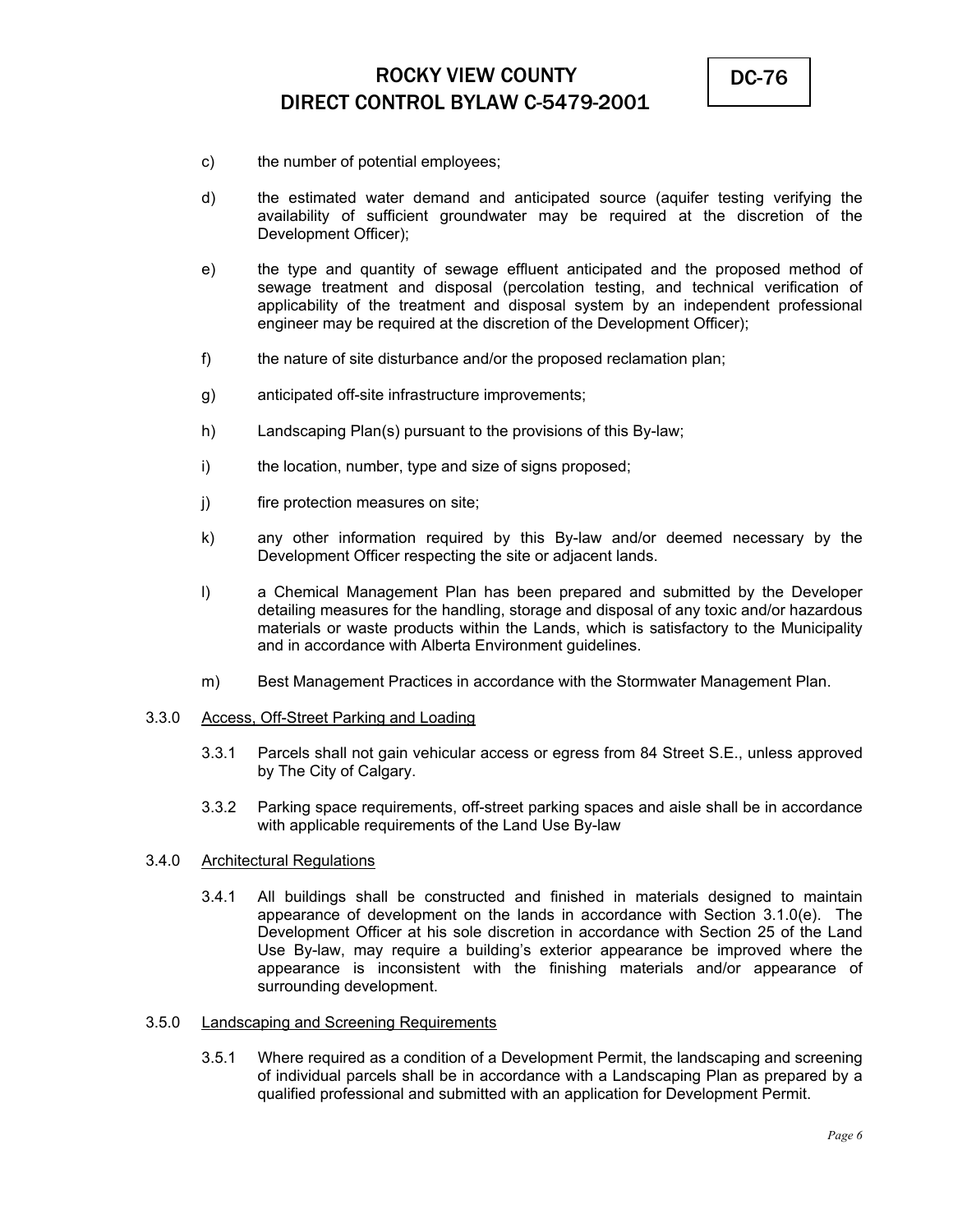

- 3.5.2 The Landscape Plan contemplated herein shall identify the location and extent of landscaping areas, the plant material proposed and the methods of irrigation and maintenance of landscaped areas.
- 3.5.3 All parcels shall be landscaped to a minimum of *5*% of the subject property where setbacks are 6m, or 10% of the subject property where setbacks are 30m.
- 3.5.4 All outdoor work areas, storage areas and waste handling areas shall be screened utilizing solid fencing, berming, landscaping or a combination thereof.
- 3.5.5 Outside display areas may be permitted provided a Development Permit has been granted by the Municipality for such use, and the terms and conditions of display are detailed therein.
- 3.5.6 All foregoing requirements should be to the satisfaction of the Development Officer in his sole and unfettered discretion.

#### 3.6.0 Lighting of Sites and Development

 3.6.1 All outdoor lighting for any individual parcels shall be located, oriented and shielded to prevent light being directed at adjoining properties, or interfering with the use and enjoyment of neighbouring lands, or interfering with the effectiveness of any traffic control devices.

#### 3.7.0 Performance Standards

- 3.7.1 Air Contaminants, Visible and Particulate Emissions
	- 3.7.1.1 No use or operation pursuant to Section 2.0.0 herein, shall cause or create air contaminants, remove visible emissions or particulate emissions beyond the site that produces them.
	- 3.7.1.2 Airborne particulate matter originating from storage areas, yards or roads, shall be minimized by landscaping, paving, or such other means considered appropriate by the Development Officer in accordance with Alberta Environment guidelines.

#### 3.7.2 Odorous Matter

3.7.2.1 No use or operation pursuant to Section 2.0.0 herein, should cause or create the emission of odorous matter or vapor beyond the site which produces them in accordance with Alberta Environment guidelines.

#### 3.7.3 Toxic Matter

3.7.3.1 No use or operation pursuant to Section 2.0.0 herein, shall cause or create the emission of toxic matter beyond the site that produces it. The handling, storage, clean up and disposal of any toxic and/or hazardous materials or wastes shall be in accordance with Alberta Environment guidelines as well as the Chemical Management Plan and/or Emergency Management and Response Plan required by this By-law.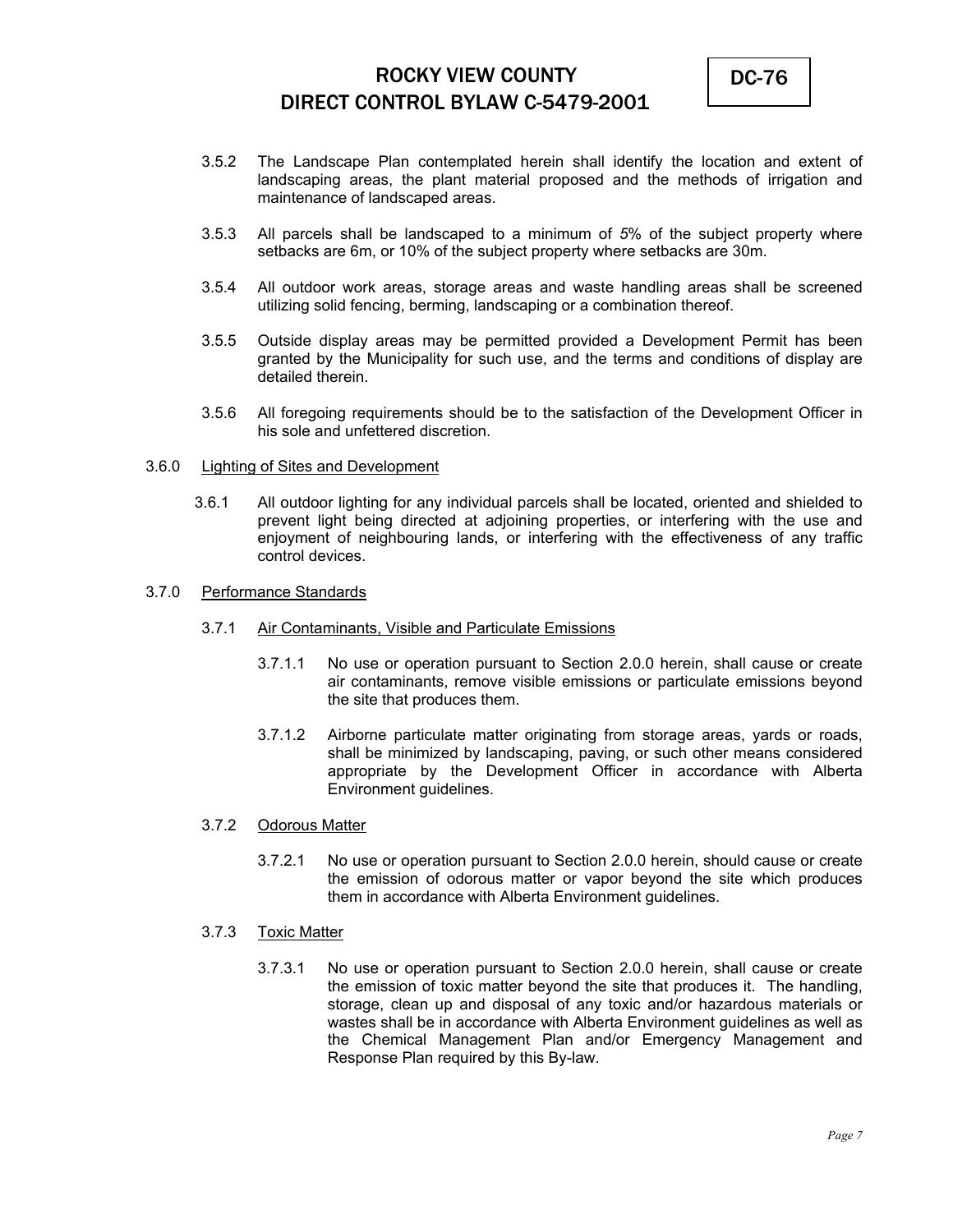

### 3.7.4 Fire and Explosion Hazards

3.7.4.1 All uses or operations pursuant to Section 2.0.0 which stores, manufactures or utilizes materials or products which may be hazardous due to their flammable or explosive characteristics shall comply with provincial fire codes, the requirements of the Municipality and/or in accordance with the Emergency Management and Response Plan required by this By-law.

### **4.0.0 DEFINITIONS**

- 4.1.0 **Construction Management Plan** means a program that details site management of all construction activity that may include, but is not limited to the management of construction debris and dust throughout all phases of construction.
- 4.2.0 **Council** means the Council of the Municipal District of Rocky View No. 44.
- 4.3.0 **Developer** means the person or corporation who is responsible for any undertaking that requires a permit or action pursuant to this By-law.
- 4.4.0 **Developable Lands** means that portion of the Lands which is considered to be suitable for Development by the Municipality and the development of which is not precluded by this By-law.
- 4.5.0 **Development** means:
	- (i) any excavation or stockpile and the creation of either of them;
	- (ii) a Building or an addition to, or replacement, or repair of a Building and the construction of placing in, on, over or under land of any of them;
	- (iii) a change in use of land or a Building or an act done in relation to land or a Building that results in or is likely to result in a change of use of the land or the Building; or
	- (iv) a change in the intensity of the use of land or a Building or an act done in relation to land or a Building that results in or is likely to result in the change of intensity of use of the land or the Building.
- 4.6.0 **Development Agreement** means an agreement between the Applicant and the Municipality specifying development regulations, criteria or conditions necessary to ensure all developments on the land conform to municipal approvals.
- 4.7.0 **The Lands** means lands as identified in Schedule 'A' attached hereto.
- 4.8.0 **Letter of Credit** means an unconditional Letter of Credit issued by a Canadian Chartered Bank at the request of the Developer naming the Municipality as the sole beneficiary thereof.
- 4.9.0 **Professional Engineer** is a professional engineer who is a member in good standing with the Association of Professional Engineers, Geologists and Geophysicists of Alberta (APEGGA).
- 4.10.0 Terms not defined herein have the same meaning as defined in Section 8 of the Land Use By-law C-4841-97.